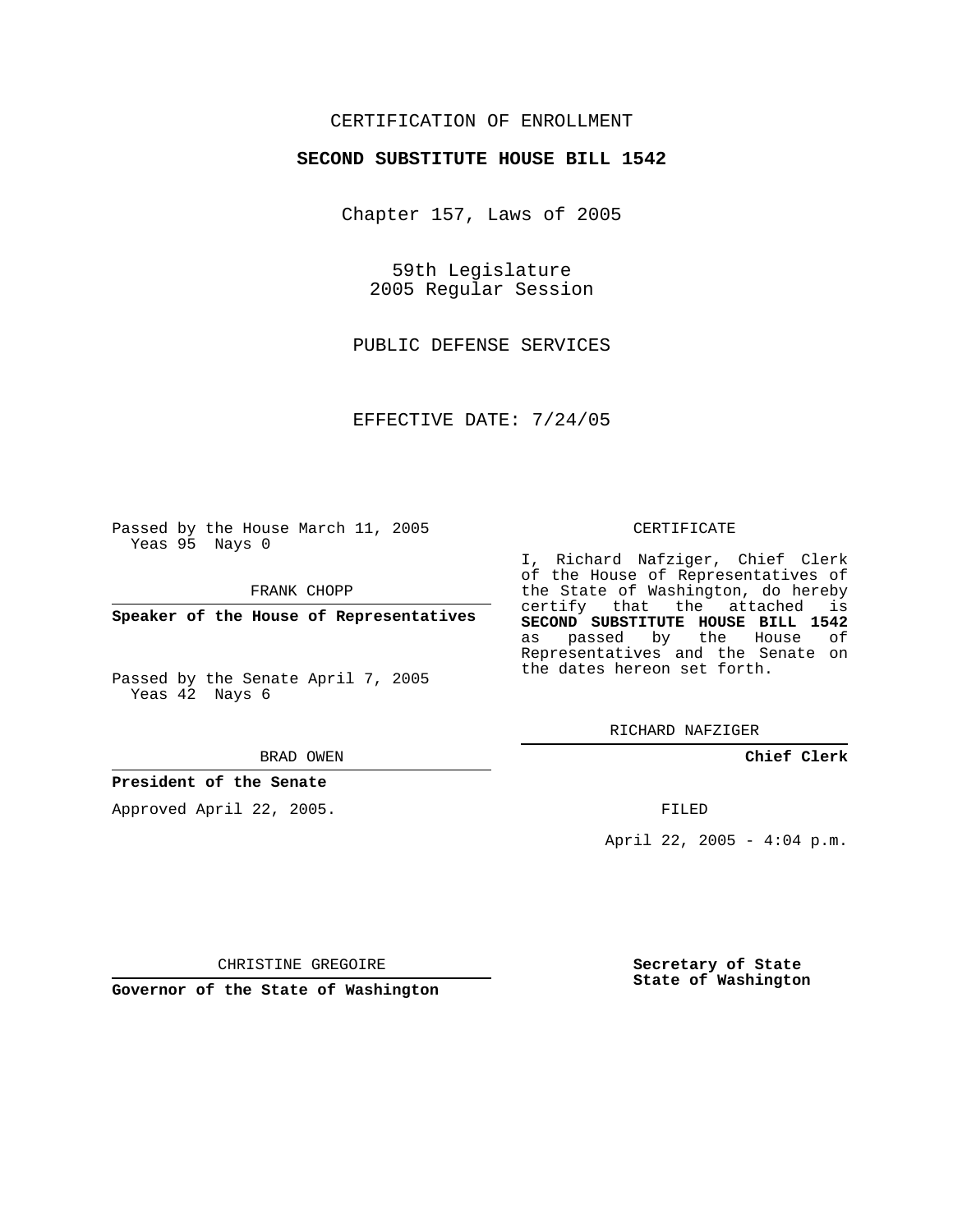# **SECOND SUBSTITUTE HOUSE BILL 1542** \_\_\_\_\_\_\_\_\_\_\_\_\_\_\_\_\_\_\_\_\_\_\_\_\_\_\_\_\_\_\_\_\_\_\_\_\_\_\_\_\_\_\_\_\_

\_\_\_\_\_\_\_\_\_\_\_\_\_\_\_\_\_\_\_\_\_\_\_\_\_\_\_\_\_\_\_\_\_\_\_\_\_\_\_\_\_\_\_\_\_

Passed Legislature - 2005 Regular Session

### **State of Washington 59th Legislature 2005 Regular Session**

**By** House Committee on Appropriations (originally sponsored by Representatives Lantz, Hinkle, Appleton, Rodne, Lovick, Newhouse, Buri, Darneille, Williams, McDermott, Clibborn, Schual-Berke, O'Brien, McIntire, Kagi, Hasegawa, Dickerson, Green, Kenney and Kilmer)

READ FIRST TIME 03/08/05.

 1 AN ACT Relating to indigent defense services; amending RCW 2 10.101.005 and 10.101.030; adding new sections to chapter 10.101 RCW; 3 and creating a new section.

4 BE IT ENACTED BY THE LEGISLATURE OF THE STATE OF WASHINGTON:

 5 **Sec. 1.** RCW 10.101.005 and 1989 c 409 s 1 are each amended to read 6 as follows:

 The legislature finds that effective legal representation 8 ((should)) must be provided for indigent persons and persons who are indigent and able to contribute, consistent with the constitutional requirements of fairness, equal protection, and due process in all cases where the right to counsel attaches.

12 **Sec. 2.** RCW 10.101.030 and 1989 c 409 s 4 are each amended to read 13 as follows:

 Each county or city under this chapter shall adopt standards for the delivery of public defense services, whether those services are provided by contract, assigned counsel, or a public defender office. Standards shall include the following: Compensation of counsel, duties and responsibilities of counsel, case load limits and types of cases,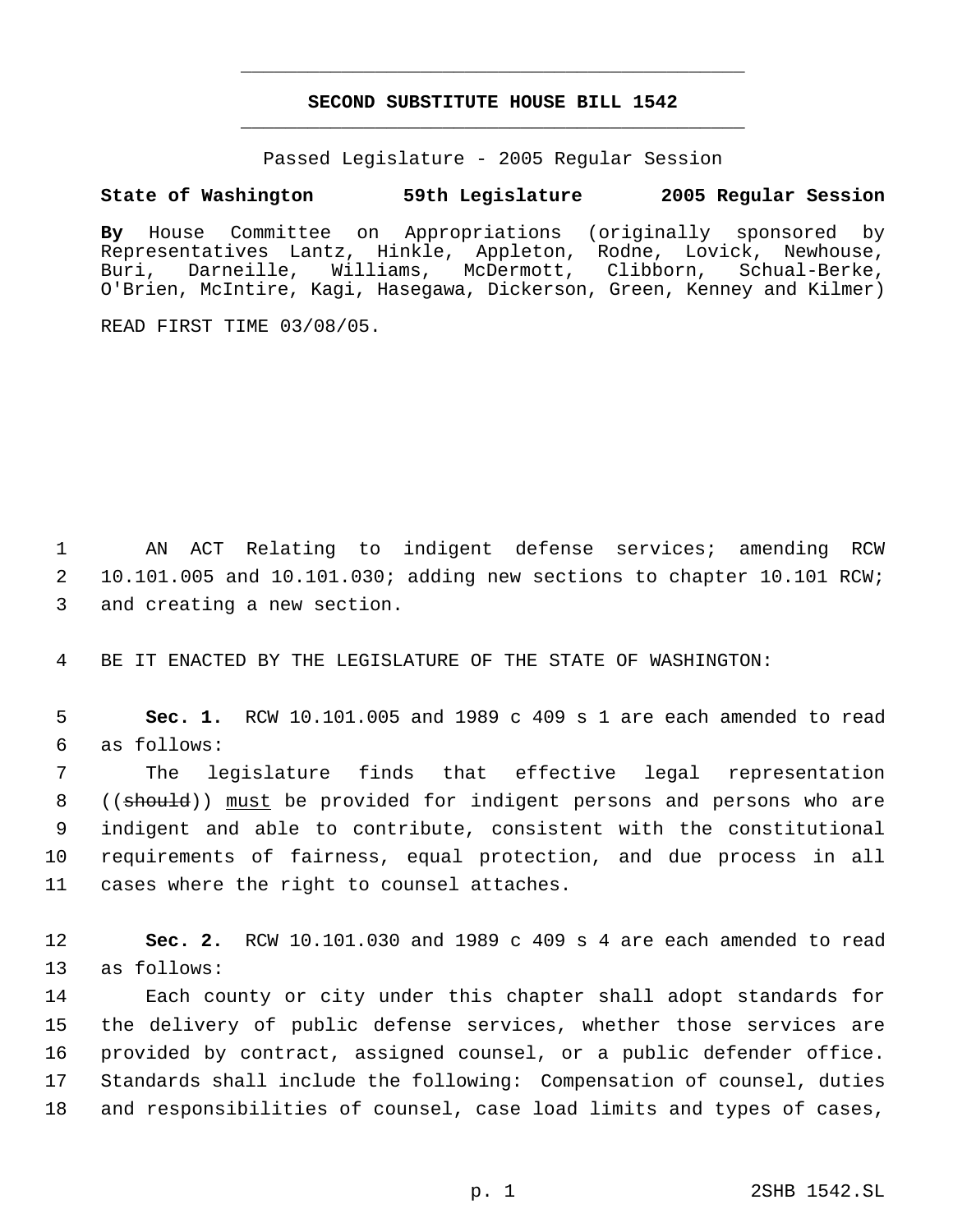responsibility for expert witness fees and other costs associated with representation, administrative expenses, support services, reports of attorney activity and vouchers, training, supervision, monitoring and evaluation of attorneys, substitution of attorneys or assignment of contracts, limitations on private practice of contract attorneys, qualifications of attorneys, disposition of client complaints, cause for termination of contract or removal of attorney, and nondiscrimination. The standards endorsed by the Washington state bar 9 association for the provision of public defense services ((may)) should 10 serve as quidelines to ((contracting)) local legislative authorities in adopting standards.

 NEW SECTION. **Sec. 3.** A new section is added to chapter 10.101 RCW to read as follows:

 The Washington state office of public defense shall disburse appropriated funds to counties and cities for the purpose of improving the quality of public defense services. Counties may apply for up to their pro rata share as set forth in section 4 of this act provided that counties conform to application procedures established by the office of public defense and improve the quality of services for both juveniles and adults. Cities may apply for moneys pursuant to the grant program set forth in section 6 of this act. In order to receive funds, each applying county or city must require that attorneys providing public defense services attend training approved by the office of public defense at least once per calendar year. Each applying county or city shall report the expenditure for all public defense services in the previous calendar year, as well as case statistics for that year, including per attorney caseloads, and shall provide a copy of each current public defense contract to the office of public defense with its application. Each individual or organization that contracts to perform public defense services for a county or city shall report to the county or city hours billed for nonpublic defense legal services in the previous calendar year, including number and types of private cases.

 NEW SECTION. **Sec. 4.** A new section is added to chapter 10.101 RCW to read as follows:

(1)(a) Subject to the availability of funds appropriated for this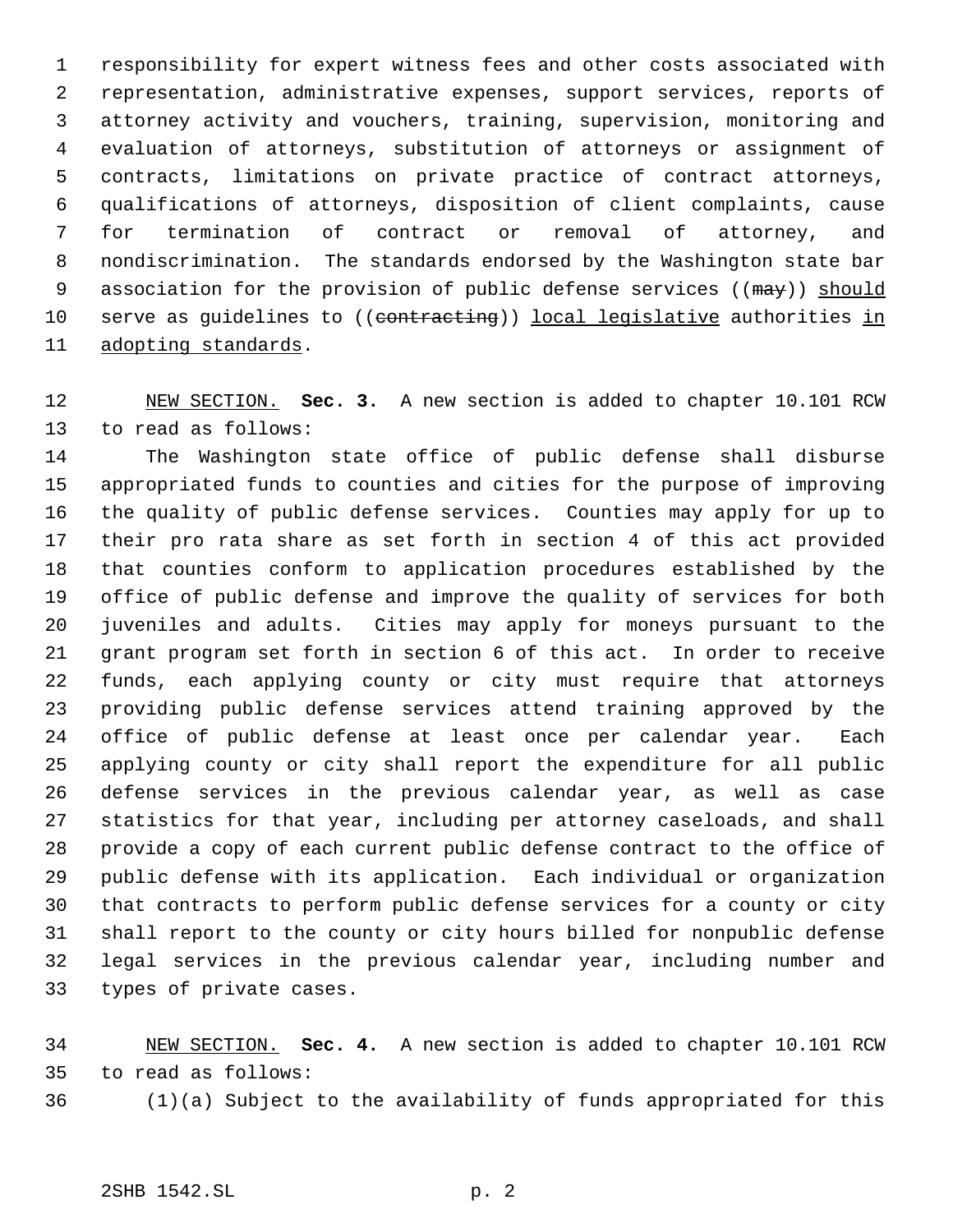purpose, the office of public defense shall disburse to applying counties that meet the requirements of section 3 of this act designated funds under this chapter on a pro rata basis pursuant to the formula set forth in section 5 of this act and shall disburse to eligible cities, funds pursuant to section 6 of this act. Each fiscal year for which it receives state funds under this chapter, a county or city must document to the office of public defense that it is meeting the standards for provision of indigent defense services as endorsed by the Washington state bar association or that the funds received under this chapter have been used to make appreciable demonstrable improvements in the delivery of public defense services, including the following:

 (i) Adoption by ordinance of a legal representation plan that addresses the factors in RCW 10.101.030. The plan must apply to any contract or agency providing indigent defense services for the county or city;

 (ii) Requiring attorneys who provide public defense services to attend training under section 3 of this act;

 (iii) Requiring attorneys who handle the most serious cases to meet specified qualifications as set forth in the Washington state bar association endorsed standards for public defense services or participate in at least one case consultation per case with office of public defense resource attorneys who are so qualified. The most serious cases include all cases of murder in the first or second degree, persistent offender cases, and class A felonies. This subsection (1)(a)(iii) does not apply to cities receiving funds under sections 3 through 6 of this act;

 (iv) Requiring contracts to address the subject of compensation for extraordinary cases;

 (v) Identifying funding specifically for the purpose of paying experts (A) for which public defense attorneys may file ex parte motions, or (B) which should be specifically designated within a public defender agency budget;

 (vi) Identifying funding specifically for the purpose of paying investigators (A) for which public defense attorneys may file ex parte motions, and (B) which should be specifically designated within a public defender agency budget.

(b) The cost of providing counsel in cases where there is a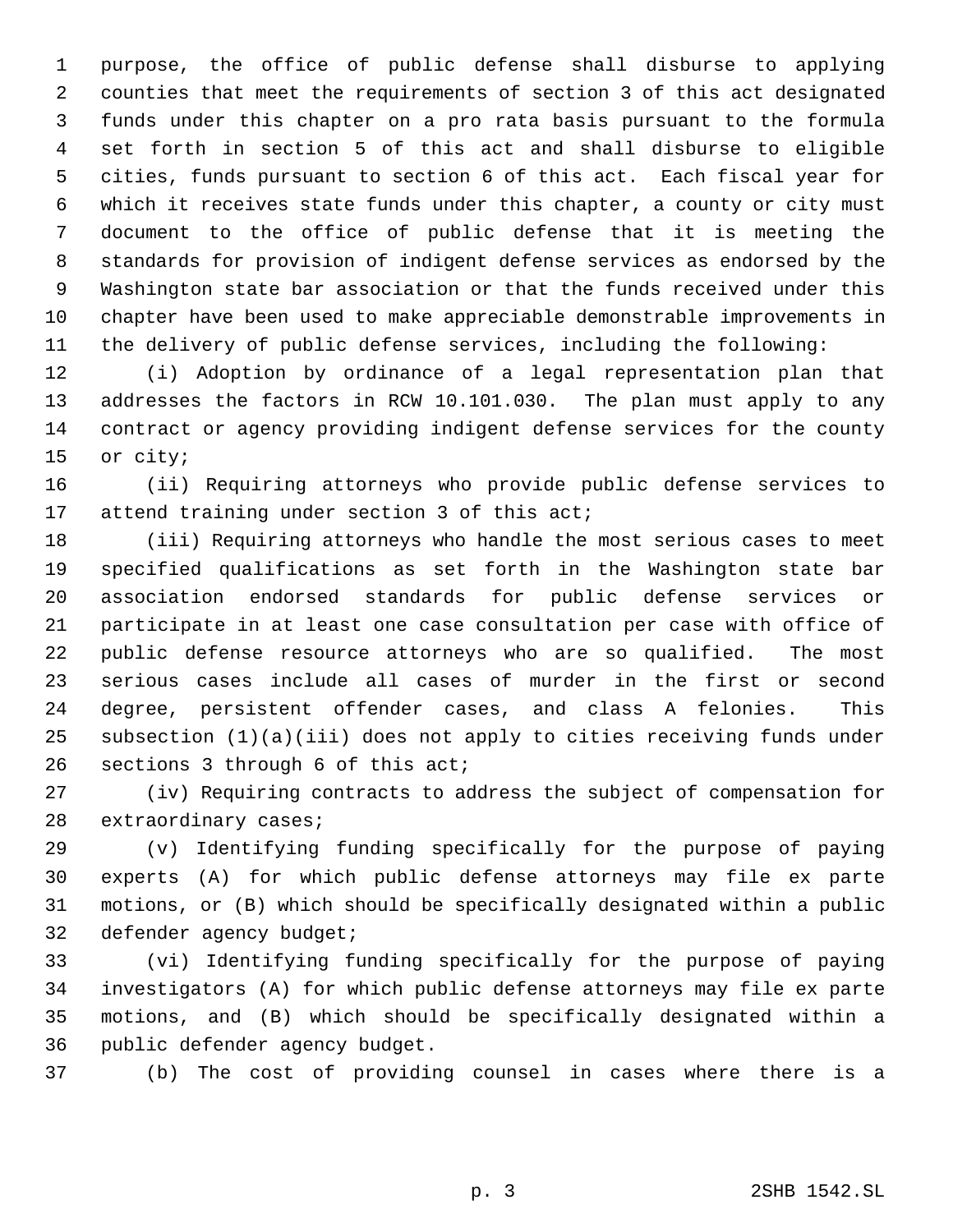conflict of interest shall not be borne by the attorney or agency who has the conflict.

 (2) The office of public defense shall determine eligibility of counties and cities to receive state funds under this chapter. If a determination is made that a county or city receiving state funds under this chapter did not substantially comply with this section, the office of public defense shall notify the county or city of the failure to comply and unless the county or city contacts the office of public defense and substantially corrects the deficiencies within ninety days after the date of notice, or some other mutually agreed period of time, the county's or city's eligibility to continue receiving funds under this chapter is terminated. If an applying county or city disagrees with the determination of the office of public defense as to the county's or city's eligibility, the county or city may file an appeal with the advisory committee of the office of public defense within thirty days of the eligibility determination. The decision of the advisory committee is final.

 NEW SECTION. **Sec. 5.** A new section is added to chapter 10.101 RCW to read as follows:

 The moneys shall be distributed to each county determined to be eligible to receive moneys by the office of public defense as determined under this section. Ninety percent of the funding appropriated shall be designated as "county moneys" and shall be distributed as follows:

 (1) Six percent of the county moneys appropriated shall be distributed as a base allocation among the eligible counties. A county's base allocation shall be equal to this six percent divided by the total number of eligible counties.

 (2) Ninety-four percent of the county moneys appropriated shall be distributed among the eligible counties as follows:

 (a) Fifty percent of this amount shall be distributed on a pro rata basis to each eligible county based upon the population of the county as a percentage of the total population of all eligible counties; and

 (b) Fifty percent of this amount shall be distributed on a pro rata basis to each eligible county based upon the annual number of criminal cases filed in the county superior court as a percentage of the total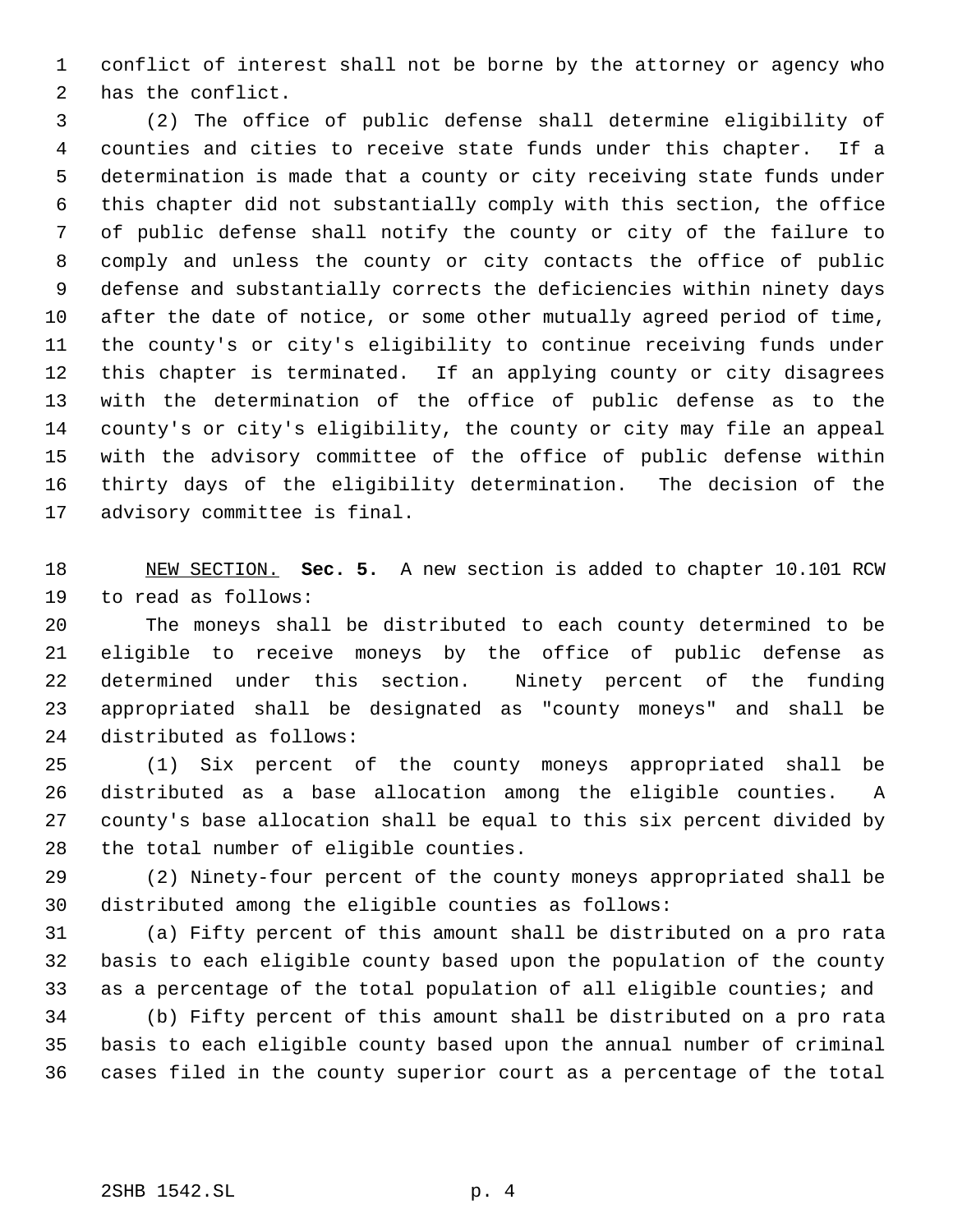annual number of criminal cases filed in the superior courts of all eligible counties.

(3) Under this section:

 (a) The population of the county is the most recent number determined by the office of financial management;

 (b) The annual number of criminal cases filed in the county superior court is determined by the most recent annual report of the courts of Washington, as published by the office of the administrator for the courts;

 (c) Distributions and eligibility for distributions in the 2005-2007 biennium shall be based on 2004 figures for the annual number of criminal cases that are filed as described under (b) of this subsection. Future distributions shall be based on the most recent figures for the annual number of criminal cases that are filed as described under (b) of this subsection.

 NEW SECTION. **Sec. 6.** A new section is added to chapter 10.101 RCW to read as follows:

 The moneys under section 3 of this act shall be distributed to each city determined to be eligible under this section by the office of public defense. Ten percent of the funding appropriated shall be designated as "city moneys" and distributed as follows:

 (1) The office of public defense shall administer a grant program to select the cities eligible to receive city moneys. Incorporated cities may apply for grants. Applying cities must conform to the requirements of sections 3 and 4 of this act.

 (2) City moneys shall be divided among a maximum of five applying cities and shall be distributed in a timely manner to accomplish the goals of the grants.

 (3) Criteria for award of grants shall be established by the office of public defense after soliciting input from the association of Washington cities. Award of the grants shall be determined by the office of public defense.

 NEW SECTION. **Sec. 7.** If specific funding for the purposes of this act, referencing this act by bill or chapter number, is not provided by